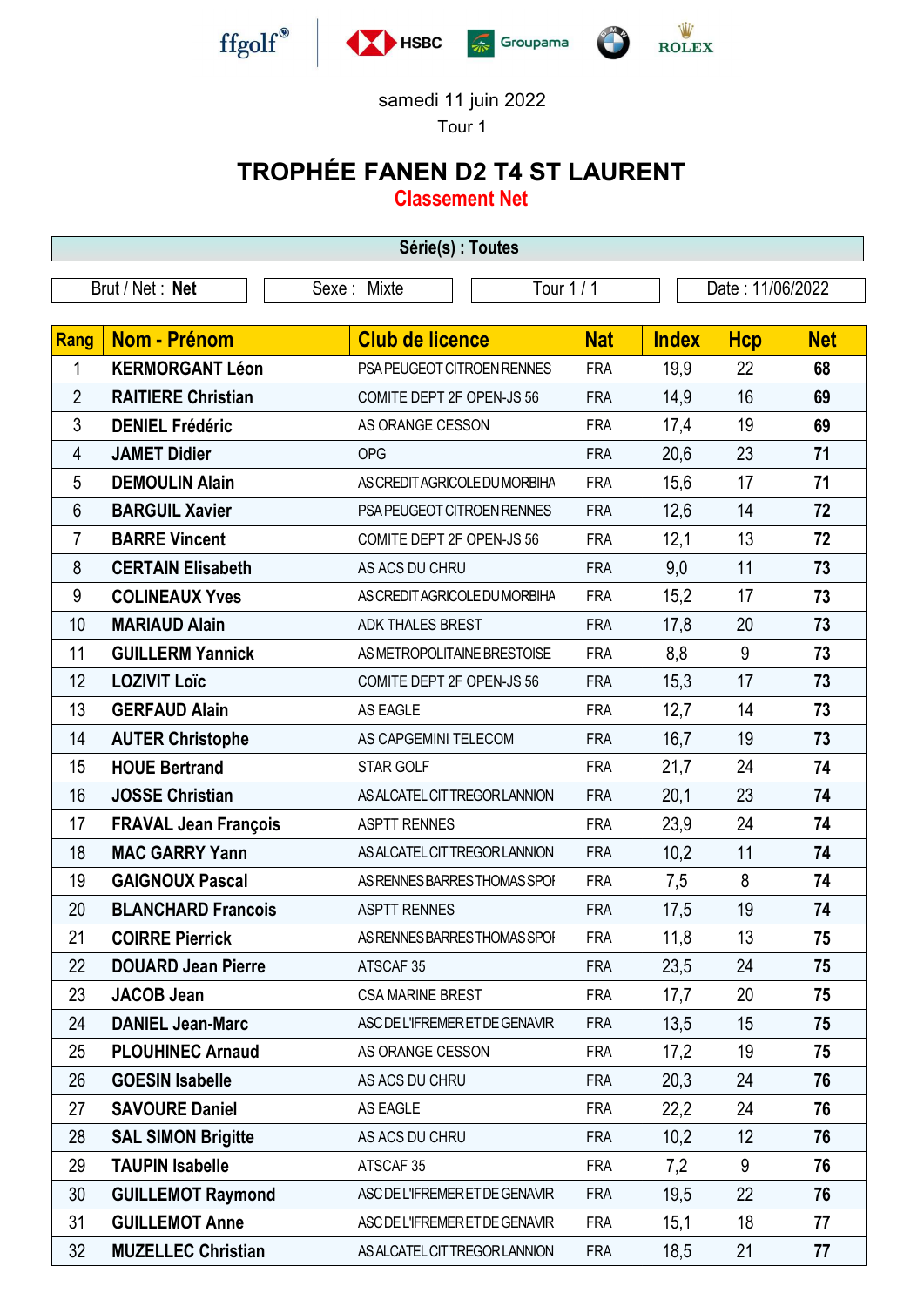| Rang | Nom - Prénom                  | <b>Club de licence</b>        | <b>Nat</b> | <b>Index</b> | <b>Hcp</b>      | <b>Net</b> |
|------|-------------------------------|-------------------------------|------------|--------------|-----------------|------------|
| 33   | <b>BONNAUD Marc</b>           | <b>CSA MARINE BREST</b>       | <b>FRA</b> | 7,9          | 8               | 77         |
| 34   | <b>LANOE Jean-François</b>    | USFEN/FP - 22                 | <b>FRA</b> | 17,2         | 19              | 77         |
| 35   | <b>BRULE Eric</b>             | <b>UAS OUEST FRANCE</b>       | <b>FRA</b> | 14,9         | 16              | 78         |
| 36   | <b>DUVERT Franck</b>          | AS EAGLE                      | <b>FRA</b> | 9,5          | 10 <sup>1</sup> | 78         |
| 37   | <b>LE GUEN Yann</b>           | AS ORANGE CESSON              | <b>FRA</b> | 13,8         | 15              | 78         |
| 38   | <b>RAMONET Bernard</b>        | <b>APACIB</b>                 | <b>FRA</b> | 21,4         | 24              | 78         |
| 39   | <b>SAUCET Jean Christian</b>  | AS CHEMINOTS RENNAIS GOLF     | <b>FRA</b> | 16,1         | 18              | 78         |
| 40   | <b>COLIN Bruno</b>            | AS METROPOLITAINE BRESTOISE   | <b>FRA</b> | 13,3         | 14              | 78         |
| 41   | <b>LE GAL Daniel</b>          | <b>OPG</b>                    | <b>FRA</b> | 19,8         | 22              | 78         |
| 42   | <b>GAULT Philippe</b>         | <b>GAZELEC SPORTS RENNES</b>  | <b>FRA</b> | 15,9         | 18              | 79         |
| 43   | <b>POLARD Jean Paul</b>       | AS METROPOLITAINE BRESTOISE   | <b>FRA</b> | 14,4         | 16              | 79         |
| 44   | <b>GHESQUIER Christel</b>     | AS ACS DU CHRU                | <b>FRA</b> | 11,8         | 14              | 79         |
| 45   | <b>LIGOT Augustin</b>         | PSA PEUGEOT CITROEN RENNES    | <b>FRA</b> | 5,3          | 5               | 79         |
| 46   | <b>PRIOUL Gilles</b>          | <b>GAZELEC SPORTS RENNES</b>  | <b>FRA</b> | 12,6         | 14              | 79         |
| 47   | <b>HURNI Eric</b>             | AS CREDIT AGRICOLE DU MORBIHA | <b>FRA</b> | 17,1         | 19              | 80         |
| 48   | <b>DRUBAY Chantal</b>         | AS EAGLE                      | <b>FRA</b> | 15,9         | 19              | 80         |
| 49   | <b>ROBERT Jean Louis</b>      | COMITE DEPT 2F OPEN-JS 56     | <b>FRA</b> | 14,4         | 16              | 80         |
| 50   | <b>LEVEQUE Annie</b>          | AS CREDIT AGRICOLE DU MORBIHA | <b>FRA</b> | 22,2         | 25              | 80         |
| 51   | <b>DELAHAYE Olivier</b>       | AS CAPGEMINI TELECOM          | <b>FRA</b> | 17,7         | 20              | 80         |
| 52   | <b>HERVE Guy</b>              | STAR GOLF                     | <b>FRA</b> | 23,2         | 24              | 80         |
| 53   | <b>MESSENGER Yan</b>          | ADK THALES BREST              | <b>FRA</b> | 17,3         | 19              | 80         |
| 54   | <b>MESSAGER Dominique</b>     | ADK THALES BREST              | <b>FRA</b> | 20,5         | 23              | 81         |
| 55   | <b>CAMBLAN Didier</b>         | <b>APACIB</b>                 | <b>FRA</b> | 15,5         | 17              | 81         |
| 56   | <b>POTEL Bertrand</b>         | AS CAPGEMINI TELECOM          | <b>FRA</b> | 9,3          | 10              | 82         |
| 57   | <b>MARTIN Claude</b>          | ATSCAF 35                     | <b>FRA</b> | 29,9         | 24              | 82         |
| 58   | <b>CHAPON Laurent</b>         | <b>APACIB</b>                 | <b>FRA</b> | 8,2          | 8               | 82         |
| 59   | <b>JERTEN Younes</b>          | <b>ASPTT RENNES</b>           | <b>FRA</b> | 16,0         | 18              | 82         |
| 60   | <b>KERESPERT Loic</b>         | <b>GAZELEC SPORTS RENNES</b>  | <b>FRA</b> | 9,1          | 9               | 82         |
| 61   | <b>TOULLIER Bruno</b>         | <b>UAS OUEST FRANCE</b>       | <b>FRA</b> | 28,1         | 24              | 82         |
| 62   | <b>BARBEDETTE Patrick</b>     | STAR GOLF                     | <b>FRA</b> | 19,2         | 21              | 83         |
| 63   | <b>BELLAY Stéphane</b>        | AS RENNES BARRES THOMAS SPOI  | <b>FRA</b> | 32,1         | 24              | 83         |
| 64   | <b>DARRORT Régis</b>          | AS METROPOLITAINE BRESTOISE   | <b>FRA</b> | 12,1         | 13              | 83         |
| 65   | <b>LE NÉEL Arnaud</b>         | AS ORANGE CESSON              | <b>FRA</b> | 18,0         | 20              | 83         |
| 66   | <b>MERLE Stéphane</b>         | <b>CSA MARINE BREST</b>       | <b>FRA</b> | 10,8         | 12              | 84         |
| 67   | <b>SALOU Michel</b>           | <b>CSA MARINE BREST</b>       | <b>FRA</b> | 17,4         | 19              | 84         |
| 68   | <b>GAUTIER Jean-Marc</b>      | ATSCAF 35                     | <b>FRA</b> | 13,8         | 15              | 84         |
| 69   | <b>CABON Dominique</b>        | AS CHEMINOTS RENNAIS GOLF     | <b>FRA</b> | 8,5          | 9               | 84         |
| 70   | <b>DAVID Patrick</b>          | AS CHEMINOTS RENNAIS GOLF     | <b>FRA</b> | 22,3         | 24              | 84         |
| 71   | <b>POLARD Yvette</b>          | AS METROPOLITAINE BRESTOISE   | <b>FRA</b> | 21,4         | 25              | 84         |
| 72   | <b>SOUVY Celine</b>           | AS CAPGEMINI TELECOM          | <b>FRA</b> | 17,7         | 21              | 84         |
| 73   | <b>LE LEU Véronique</b>       | USFEN/FP - 22                 | <b>FRA</b> | 18,5         | 22              | 85         |
| 74   | <b>LE GARDIEN Jean-Pierre</b> | AS ALCATEL CIT TREGOR LANNION | <b>FRA</b> | 20,5         | 23              | 85         |
| 75   | <b>PERRIN Patrick</b>         | AS CHEMINOTS RENNAIS GOLF     | <b>FRA</b> | 21,3         | 24              | 85         |